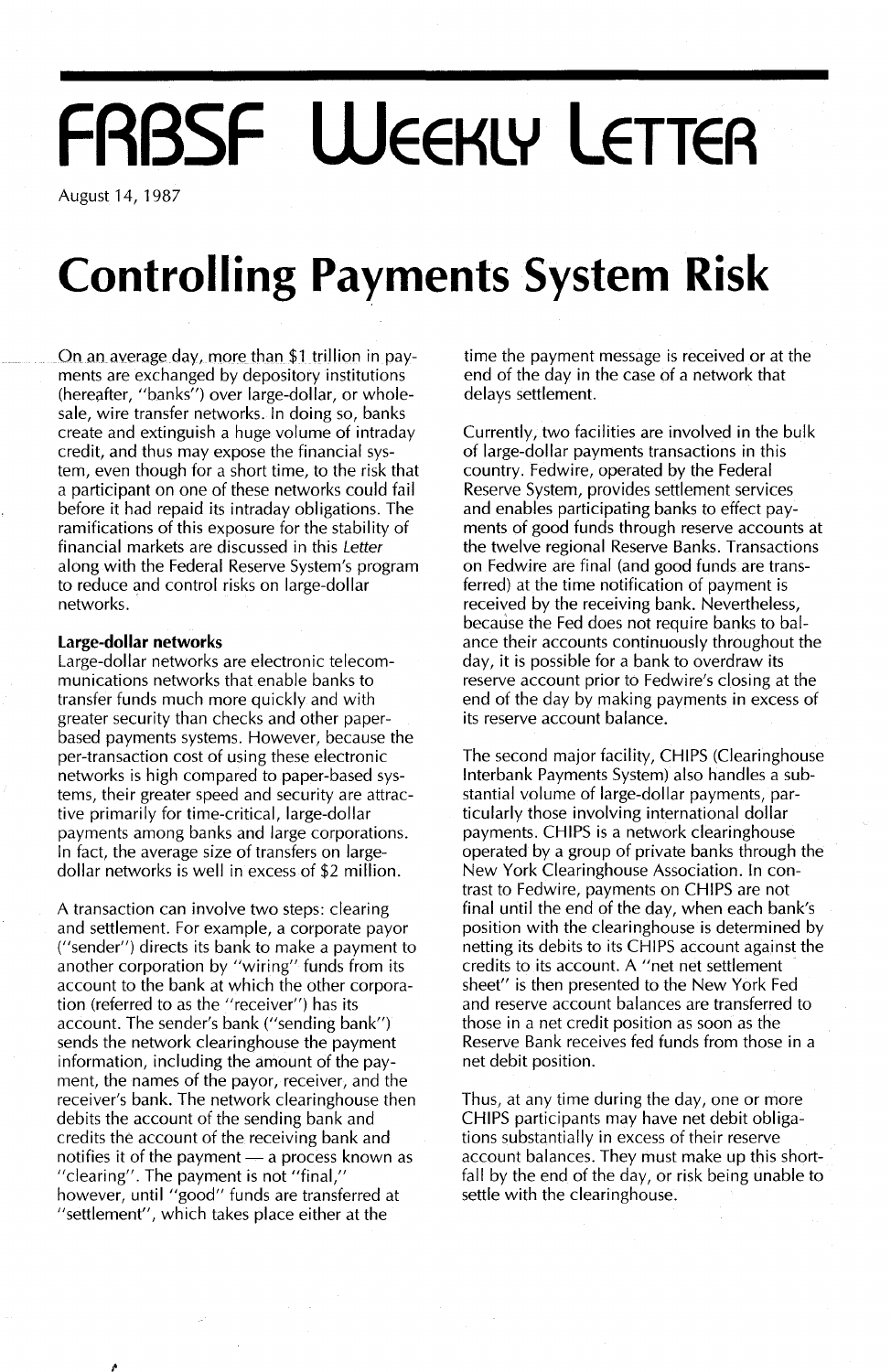# **FRBSF**

#### **Credit risk**

Despite differences in settlement procedures, transactions on both CHIPS and Fedwire ultimately are settled through the transfer of reserve account balances from one bank to another. Today, the stock of these balances is minuscule in relation to the daily volume of transactions. Receipts and disbursements are not synchronized and reserve account turnover is rapid (on the order of 25 times a day). Moreover participants on both CHIPS and Fedwire rely heavily on the extension of intraday credit to bridge timing gaps.

On Fedwire, the Fed extends credit by providing finality of payment to receiving banks and by permitting sending banks to overdraw their reserve accounts during the day. On CHIPS, in contrast, receiving banks in effect extend credit by accepting payments from a sending bank that is in a net debit position to the clearinghouse. On both networks, these extensions of credit are very short-lived, "maturing" at the close of the business day.

Like any other extension of credit, there is a risk to the lender that the borrower will be unable to repay the loan at maturity. Moreover, the risk of default may rise as the amount borrowed and the leverage of the borrower increases. As a result, those who bear the risk on these networks have at least some incentive to monitor and control the size of their net debit exposures to any given participant.

#### **Too much risk**

Although the Fed on Fedwire and receiving banks on CHIPS attempt to monitor and control their exposures to risk, many observers believe that the overall level of risk on large-dollar networks is too high from society's perspective. As an article in the Spring issue of this Bank's *Economic Review* details, there are several reasons for this view.

First, the intraday credit extended by the Fed on Fedwire is underpriced. The Fed does not charge for the time value of the credit it advances when banks incur "daylight" overdrafts. Similarly, the Fed does not charge for the default risk it assumes while banks are overdrawn. This underpricing leads participants on Fedwire to incur daylight overdrafts more often and to a much greater extent than otherwise, perhaps exposing the system to greater risk than may be optimal.

Second, Mengle, Humphrey, and Summers have argued that the incentives to limit the use of intraday credit on private networks such as CHIPS also may not be sufficiently strong from society's perspective. Unlike Fedwire, there is a risk on a private network that one participant's inability to settle its debit obligation at closing would affect others' abilities to settle, and possibly cause a chain of payment failures and disrupt financial markets.

They argue that because any given participant does not bear the full cost of the risk that it imposes on the system as a whole, it will not limit its use of intraday credit sufficiently. (In this sense, intraday credit on private networks, like that on Fedwire, can be thought to be underpriced.) Moreover, if the network's participants believe that the Fed, as lender of last resort, would be willing to avert systemic settlement failure through open market operations or discount window advances, they would have even fewer incentives to limit their own reliance on intraday credit.

For the banks involved in large-dollar payments, the value of the subsidy provided by underpriced intraday credit has increased over time. The high interest rates of the late 1970s and early 1980s made it costly both for banks to hold reserves (which did not earn explicit interest) at the Fed and for corporations and households to hold zero-interest demand deposits. Consequently, both groups had incentives to develop cash management techniques that reduced holdings of reservable transactions balances and permitted investment in higher yielding instruments. In general, these techniques reduced required reserve balances by increasing turnover through an increase in the number and size of transactions on the wire networks. Because intraday credit has been underpriced, few resources were expended to ensure that the timing of receipts and disbursements matched. Instead, these systems were designed to rely heavily on credit to bridge gaps in timing.

#### **Controlling risk**

Because of its concern for the risks involved in large-dollar networks, the Fed adopted a policy in 1986 to reduce risk on private networks and to tighten control of risk on Fedwire. Under this policy, banks are encouraged voluntarily to establish limits on the net amount they can owe at anyone time across all large-dollar networks ("cross-system sender net debit cap"). Also, they are encouraged to set limits on the net amount they can owe to the participants on anyone network. In other words, banks using only Fedwire or only CHIPS agree to place limits on the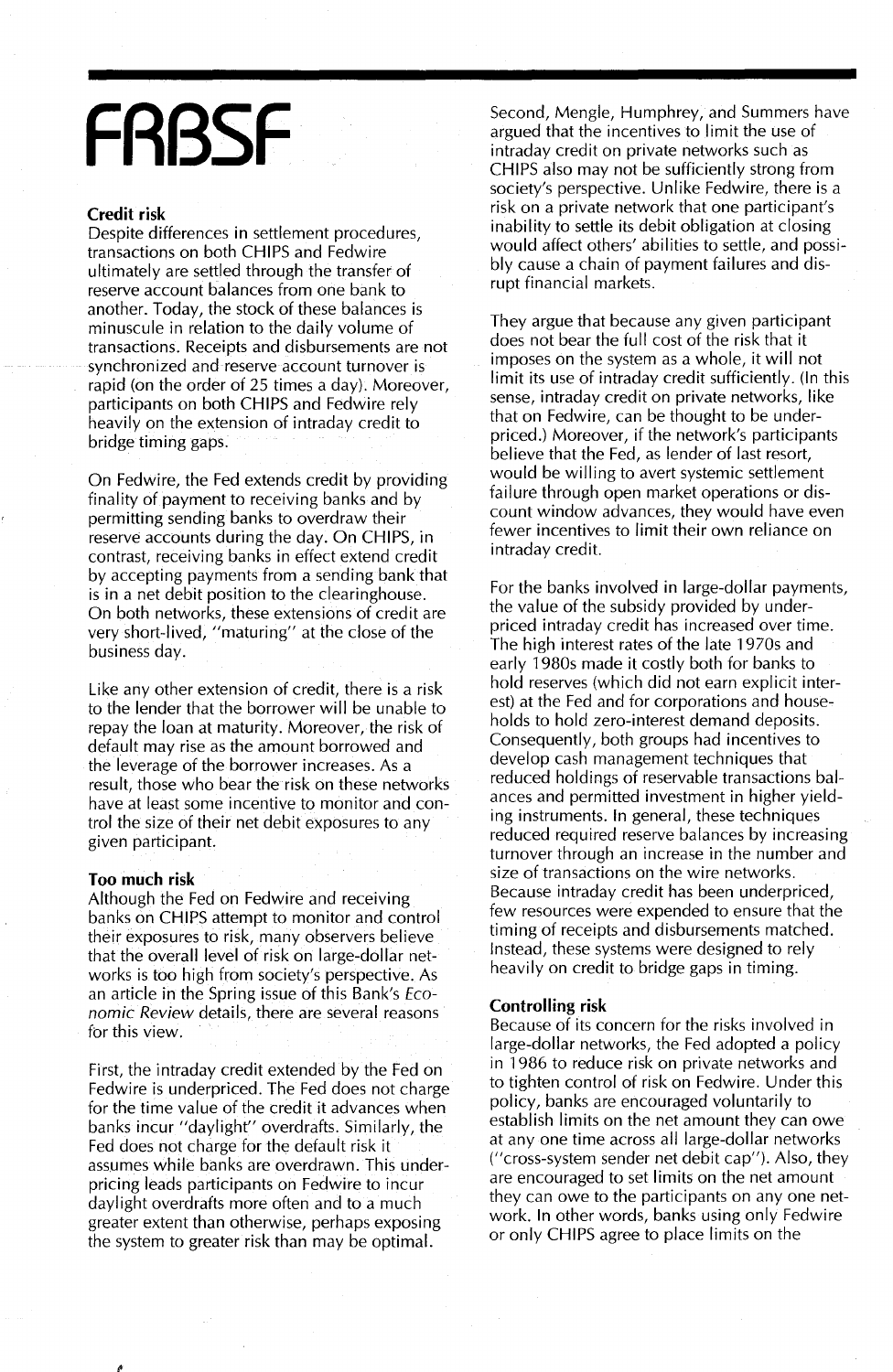amount they send in excess of what they receive. Banks using both networks also agree to limit their overall use of intraday credit such that an increase in borrowing on one network automatically reduces their borrowing capacity on the other.

These limits, or "caps," are established as specified multiples of each bank's capital, depending on that institution's assessment of: 1) its own creditworthiness, 2) its credit policies towards customers and other management policies and controls, and 3) its ability to monitor and control the intraday credit risk it poses to the network or the Federal Reserve. Although this program is voluntary, only those institutions that perform a self-evaluation and file a cap are permitted to incur daylight overdrafts on Fedwire. Moreover, those institutions that are also participants on CHIPS are required by CHIPS rules to establish limits on the net amount of credit they are willing to grant to any given sender on the CHIPS system.

When this policy was first introduced, the Fed set high multiples for the cross-system caps. The goal at the time was to give banks an opportunity to adjust to a new regime while reducing intraday credit usage primarily at the institutions that incurred the largest overdrafts. Overall usage was expected to decline by a modest five to seven percent. In the year or so that the policy has been in effect, the volume of intraday credit has declined relative to what it would have been given the growth in transactions volumes. Moreover, the largest overdrafters have indeed taken steps to reduce their reliance on intraday credit.

These successes notwithstanding, the Board of Governors stated even at the time the new policy was announced that it intended to bring about further reductions in intraday credit usage. Consequently, the Board recently decided, among other things, to reduce the cap multiples by 25 percent. Moreover, the New York Clearinghouse has indicated its intention to move CHIPS to settlement finality as soon as practicable to reduce the risks associated with delayed settlement mentioned above.

# works. However, even with the most recent reductions, which will take effect in the first half of 1988, the extent of this impact will likely remain modest. If the policy were made more restrictive, a market for intraday funds likely would develop, enabling banks that are constrained by one or more caps to purchase funds for a few hours from banks that are not so constrained.

The development of a market price for intraday funds would have distinct advantages. In general, it would provide price incentives for banks to reduce their reliance on intraday credit. Currently, only a very few large overdrafters' behavior is constrained by the caps. A positive price for intraday credit, by contrast, would affect banks' intraday credit usage even at levels below the caps. Consequently, every bank would have incentives to alter payments practices to match better the timing of receipts and disbursements. Moreover, for those institutions that generally do not incur overdrafts, pricing may provide a modest incentive to hold additional reserves to lend in the intra-day funds market.

The development of an intra-day funds market would be especially rapid if the Fed were to develop a system that charged an explicit price for daylight overdrafts. Such an approach would be difficult to implement, given current accounting systems and problems with the queuing of wire transactions. Potentially, there are more fundamental difficulties with pricing. Some observers are concerned about the systemic risks that might be associated with the incentive overdraft pricing would create to shift risk exposure now borne by the Reserve Banks to private participants or to other countries where the limits on overdrafts are not as restrictive.

For these and other reasons, the Board of Governors in late July asked its Large-Dollar Payments System Advisory Group and a System staff task force to explore more fully the pricing of overdrafts, further cap reductions, clearing balance requirements, collateralization, and other techniques for reducing the risks associated with large-dollar transfers.

Barbara Bennett

#### Implications

The Fed's policy has had the impact of limiting the availability of intraday credit on wire net-

Opinions expressed in this newsletter do not necessarily reflect the views of the management of the Federal Reserve Bank of San Francisco, or of the Board of Governors of the Federal Reserve System.

Editorial comments may be addressed to the editor (Gregory Tong) orto the author .... Free copies of Federal Reserve publications can be obtained from the Public Information Department, Federal Reserve Bank of San Francisco, P.O. Box 7702, San Francisco 94120. Phone (415) 974-2246.